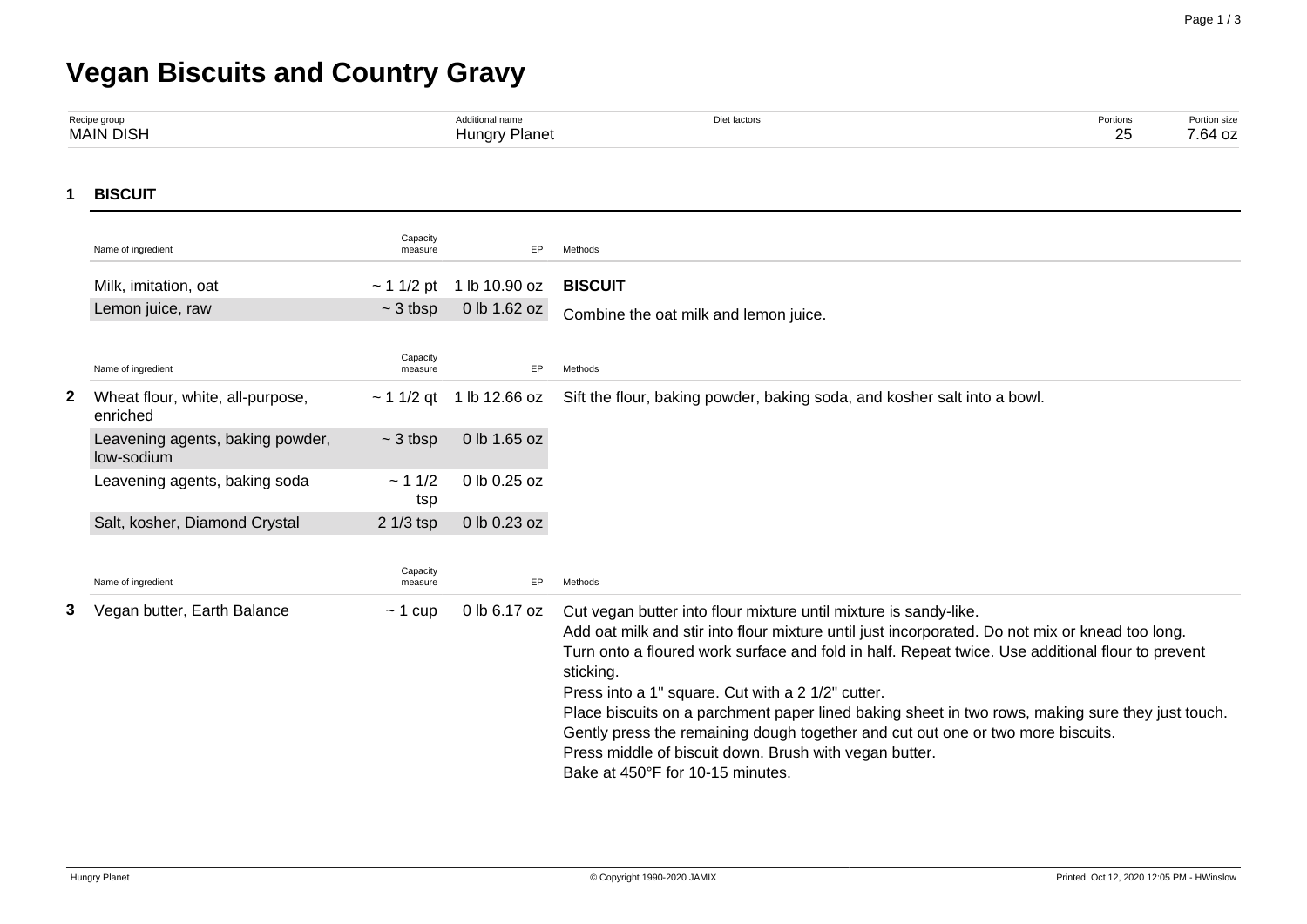### **4 SAUSAGE GRAVY**

|   | Name of ingredient                           | Capacity<br>measure | EP           | Methods                                                                                        |
|---|----------------------------------------------|---------------------|--------------|------------------------------------------------------------------------------------------------|
|   | Hungry Planet Italian Sausage™               |                     | 1 lb 9.00 oz | <b>SAUSAGE GRAVY</b>                                                                           |
|   | Oil, canola                                  | $61/4$ tbsp         | 0 lb 3.01 oz | Brown Hungry Planet Italian sausage in the canola oil over medium high heat. Remove.           |
|   | Name of ingredient                           | Capacity<br>measure | EP           | Methods                                                                                        |
| 5 | Vegan butter, Earth Balance                  | $\sim$ 1 cup        | 0 lb 6.17 oz | Add vegan butter and flour to the pan and stir smooth. Cook for 2-3 minutes.                   |
|   | Wheat flour, white, all-purpose,<br>enriched | 22 tbsp             | 0 lb 6.27 oz |                                                                                                |
|   | Name of ingredient                           | Capacity<br>measure | EP           | Methods                                                                                        |
| 6 | Milk, imitation, oat                         | $\sim$ 1 1/2 qt     | 3 lb 5.79 oz | Whisk oat milk into flour mixture in parts. Whisking addition smooth.                          |
|   | Name of ingredient                           | Capacity<br>measure | EP           | Methods                                                                                        |
| 7 | Vegetable stock                              | ~11/2~pt            | 1 lb 9.00 oz | Stir vegetable stock into oat milk, add poultry seasoning, kosher salt and black pepper, and   |
|   | Spices, poultry seasoning                    | ~15/8<br>tsp        | 0 lb 0.07 oz | simmer for 10 minutes.<br>Add Hungry Planet Italian sausage to sauce and simmer for 5 minutes. |
|   | Salt, kosher, Diamond Crystal                | $2 \frac{1}{3}$ tsp | 0 lb 0.23 oz |                                                                                                |
|   | Spices, black pepper, ground                 | ~11/2<br>cup        | 0 lb 5.95 oz |                                                                                                |

## **ALLERGENS**

**A** SOYA

## **WEIGHTS**

|                 | Raw            | Cooking loss | Cooked         | Loss when served | Final          |
|-----------------|----------------|--------------|----------------|------------------|----------------|
| Total weight    | 11 lb 14.98 oz | 0 %          | 11 lb 14.98 oz | $0\%$            | 11 lb 14.98 oz |
| Size of portion | 7.64 oz        |              | 7.64 oz        |                  | 7.64 oz        |